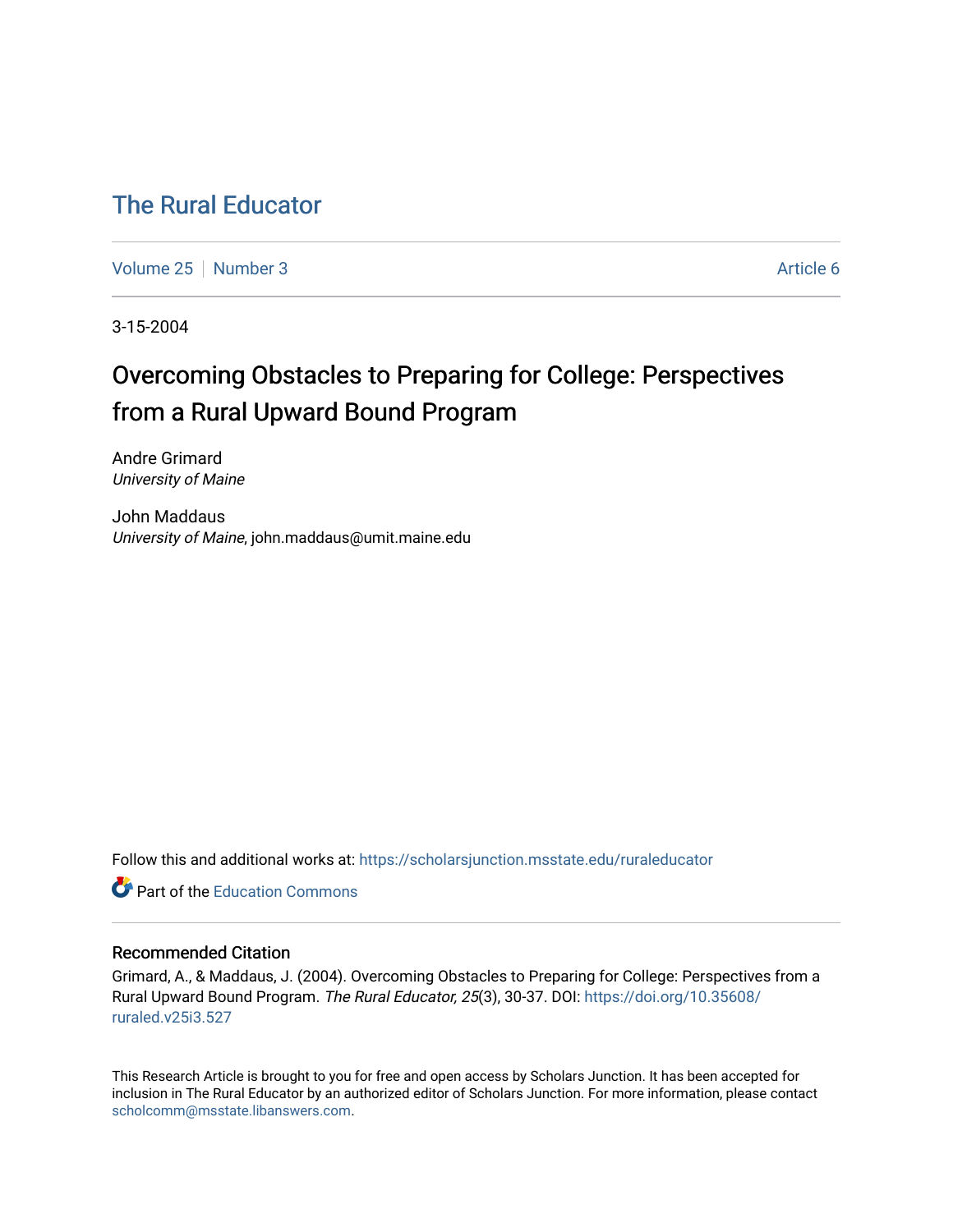# **Overcoming Obstacles to Preparing for College: Perspectives from a Rural Upward Bound Program**

**Andre Grimard**  *University of Maine* **John Maddaus**  *University of Maine* 

*This research study examines the major obstacles low-income rural youth face in preparing to attend college and how to overcome these obstacles through the participation in an Upward Bound program. The data for this study are from a single-site of the regular ("Classic") Upward Bound program at a public university in a rural New England state and include surveys and interviews with students, guidance counselors, and parents and/or guardians of Upward Bound students. The results of this study indicated that there are two primary barriers that low-income rural students face in preparing for college: financial and social. Students and parents considered applying to the program not only for academic reasons but also for financial and social reasons. Once enrolled in the program, rural students began to benefit academically, financially, and socially. The retention rate at this public university is significantly higher than the national retention rate reported by Mathematica Policy Research, Inc. Several recommendations for practice for rural Upward Bound programs and high schools serving rural Upward Bound-eligible students are included.*

#### **Introduction**

Upward Bound is a federally-funded program, which prepares high school students from low-income families whose parents did not complete a four-year college degree to enter and complete post-secondary education. Upward Bound began in 1965, as part of President Lyndon Johnson's "War on Poverty," and is currently administered through the United States Department of Education. In the federal government's fiscal year 2003, 770 Upward Bound project sites provided 56,324 students with intensive summer programs at four-year or two-year colleges, as well as tutoring and counseling services at their high schools during the academic year (U.S. Department of Education, 2003; Council for Opportunity in Education, 2004). Services typically begin in the 9th or 10th grades, and continue through the completion of high school. Some projects also offer a "bridge" summer program between high school and college. As of 1993, 40% of the target high schools that regular Upward Bound students attended were located outside metropolitan areas. Furthermore, 10% of the target schools enrolled fewer than 300 students, while another 32% enrolled 300-750 students (Moore, Fasciano, Jacobson, Myers, and Waldman, 1997). Hence, assuming no change in the rural-metro distribution of projects, target schools, and students over the past decade, an estimated 22,000 rural high school students from 2,200 rural high schools would now be participating in Upward Bound nationwide each year.

The Rural Educator - 30 Examining how rural Upward Bound programs help rural youth prepare for college illuminates several critical obstacles for these youth. This article identifies specific obstacles low-income rural youth face in preparing to go on to college, based on the experience of one rural Upward Bound program in Maine. It also offers recommendations for rural education leaders for college preparation of lowincome youth considered to be "first-generation" (defined as "neither of the student's parents has earned a bachelor's degree").

There is good news and bad news in the educational progress of rural youth. In 1993, the United States Bureau of the Census reported that 88.9% of rural youth completed high school, a substantial improvement over the 83.2% completion rate in 1975. By 1993, rural adolescents were as likely as adolescents from metropolitan areas to graduate from high school; whereas in 1975, adolescents in metropolitan area central cities were slightly more likely to graduate from high school than adolescents from rural (nonmetropolitan) areas (Paasch and Swaim, 1998). Yet, the 2000 NELS follow-up survey of  $8<sup>th</sup>$  grade cohort of 1988 showed that 12 years later 89.7% of participants who attended 8<sup>th</sup> grade in rural areas had graduated from high school or received a General Equivalency Diploma (GED) compared to 92.5% of urban participants and 93.1% of suburban participants (Ingels, Curtin, Kaufmann, Alt, and Chen, 2002).

Research studies of college attendance rates indicate that rural youth are less likely to attend college than youth from metropolitan areas, and that this statistical gap is growing. Herzog and Pittman (1999) reported that the gap between rural and metropolitan areas in the percentage of the population that has completed a bachelor's degree or beyond grew from 3.4% in 1960 to 9.5% in 1990. The National Longitudinal Study of Youth tracked the experiences of 12,000 youth who were aged 14-21 in 1978. By the time these youth were 25 (1982-1989), 25% of youth who had resided in rural areas in 1978 had graduated from a two or four-year college program, compared to 29% of youth who had resided in metropolitan areas. Migration of these youth increased the gap, with only 22% of youth living in rural areas at age 25 having earned a college degree, compared to 30% of youth residing in metropolitan areas at age 25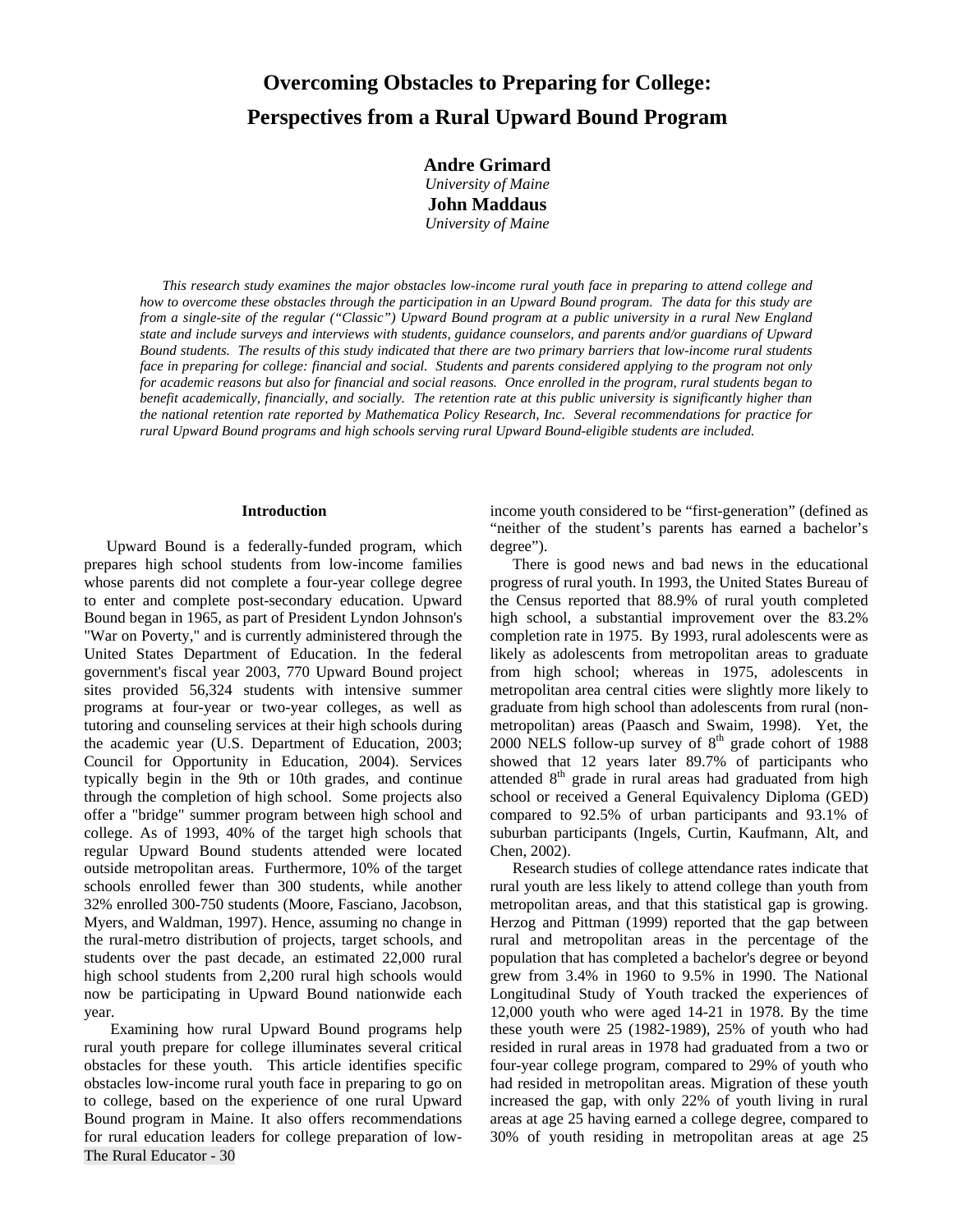(Gibbs, 1998). In 2000, according to the NELS follow-up survey, by age 25, 23.9% of participants who lived in rural areas when they attended  $8<sup>th</sup>$  grade had a four-year college degree by 2000, compared to 25.5% of urban participants and 35.2% of suburban participants (Ingels, et al., 2002). Schmuck and Schmuck (1992) argued, "Too often, because of the economic despair in many small towns, school is seen as the way either to prepare students to leave their community for employment somewhere else or to remain in their own town only to live on the fringes of society" (p. 27). For those who chose the former option, postsecondary education may be the first stop on the road out of rural life.

For those students who wish to remain or return to live in rural communities, secondary education is essential for future employment opportunities and for the chance to pursue postsecondary education. Specifically, the curriculum in rural schools is at the heart of a quality rural education. Schmuck and Schmuck (1992) described smalltown school curriculum:

> Most districts rely heavily upon the materials designed for urban and suburban populations that dominate commercial publishing and have little meaning for life in rural and small-town America. The curriculum must give students a sense of options about their adult lives. The best curriculum, we think, equips students to live successful, complete lives in their own community or in an urban community. Small-town schools seem to do neither; they do not provide students with skills to manage their lives successfully in other communities, nor do they provide options for students to engage as productive persons in the development of their own communities (p. 26-27).

Living in rural communities creates certain challenges for youth. According to Hektner (1995), "Rural adolescents, especially males, are more likely to experience conflicting aspirations than their urban and suburban peers" (p.11). Specifically, rural youth are more likely to experience a conflict between deciding whether to stay in the community in which they grew up or move out of that community to pursue a college education or seek employment. Rural males are also more likely to wait a year or more before deciding what to do with their lives after high school. Males living in rural communities are less likely to aspire to and pursue a college education than rural females.

Research has demonstrated that, regardless of such other factors as income and race, "first-generation" youth (those whose parents have not completed a bachelor's degree) are likely to face certain obstacles to college access that youth whose parents have completed college are unlikely to encounter. First-generation youth are likely to have limited access to information about college experience, either firsthand or from relatives (Willett, 1989). York-Anderson and

Bowman (1991) stated that first-generation students were likely to perceive less support from their families for attending college. In addition, first-generation students may find themselves "on the margin of two cultures" and must often negotiate relationships at college and at home to manage the tension between the two (London, 1992). Finally, Terenzini (1996) found that first-generation youth have been less likely to encounter a welcoming environment on college campuses.

Poverty is the primary factor correlated with high school completion rates, as well as college attendance and completion rates. According to data from the National Educational Longitudinal Study of 1988 (NELS: 88), adolescents from low-income families and from families in which the parents did not complete high school are less likely to complete high school themselves (Paasch and Swaim, 1998). In the 2000 follow-up study of NELS: 88, 76.5% of participants in the lowest income quartile had completed high school or a GED compared to 95.7% in the two middle quartiles and 98.8% in the top quartile. The United States Bureau of the Census (2001) reported very large differences in college attendance and completion based on family income. In 2000, of youth ages 18-24 in families with incomes below \$20,000, only 21.11% of males and 23.69% of females were either enrolled in postsecondary education or had earned a bachelor's degree. By contrast, in families with incomes exceeding \$75,000, 59.10% of males and 70.94% of females, ages 18-24, were attending post-secondary institutions, or had completed a bachelor's degree.

Rural adolescents were more likely to live in families whose incomes fell below the poverty line, and to have parents who did not complete high school, than adolescents in metropolitan areas, based on data from the 1990 United States Census (Paasch and Swaim, 1998). Furthermore, the NELS: 88/2000 study reported that only 7.3% of participants in the lower socioeconomic quartile had completed a four-year college degree; compared to, 24.0% in the two middle quartiles and 59.6% in the top quartile. While lower family incomes in rural areas may be the greatest obstacle rural adolescents face in going to college, other factors include the greater distance rural students must travel to get to college and the lower percentage of rural adults who are college educated and thus potential role models. Rural versus metropolitan area residence does not influence college attendance for children of college educated parents with high grade point averages in high school. However, rural adolescents with average grades and parents who have not attended college attend college at a rate that is below that of comparable adolescents from metropolitan areas (Gibbs, 1998).

Upward Bound has been shown to positively impact college attendance rates in Maine, the state where this study was conducted. Maine is a predominantly rural state with only one city (Portland, population: 64,000) of over 50,000 people. McIntire (1994a; 1994b) surveyed guidance counselors regarding college attendance for Upward Bound students who graduated from high school the previous spring, compared to a random sample of other graduates from the same high schools that year. There were four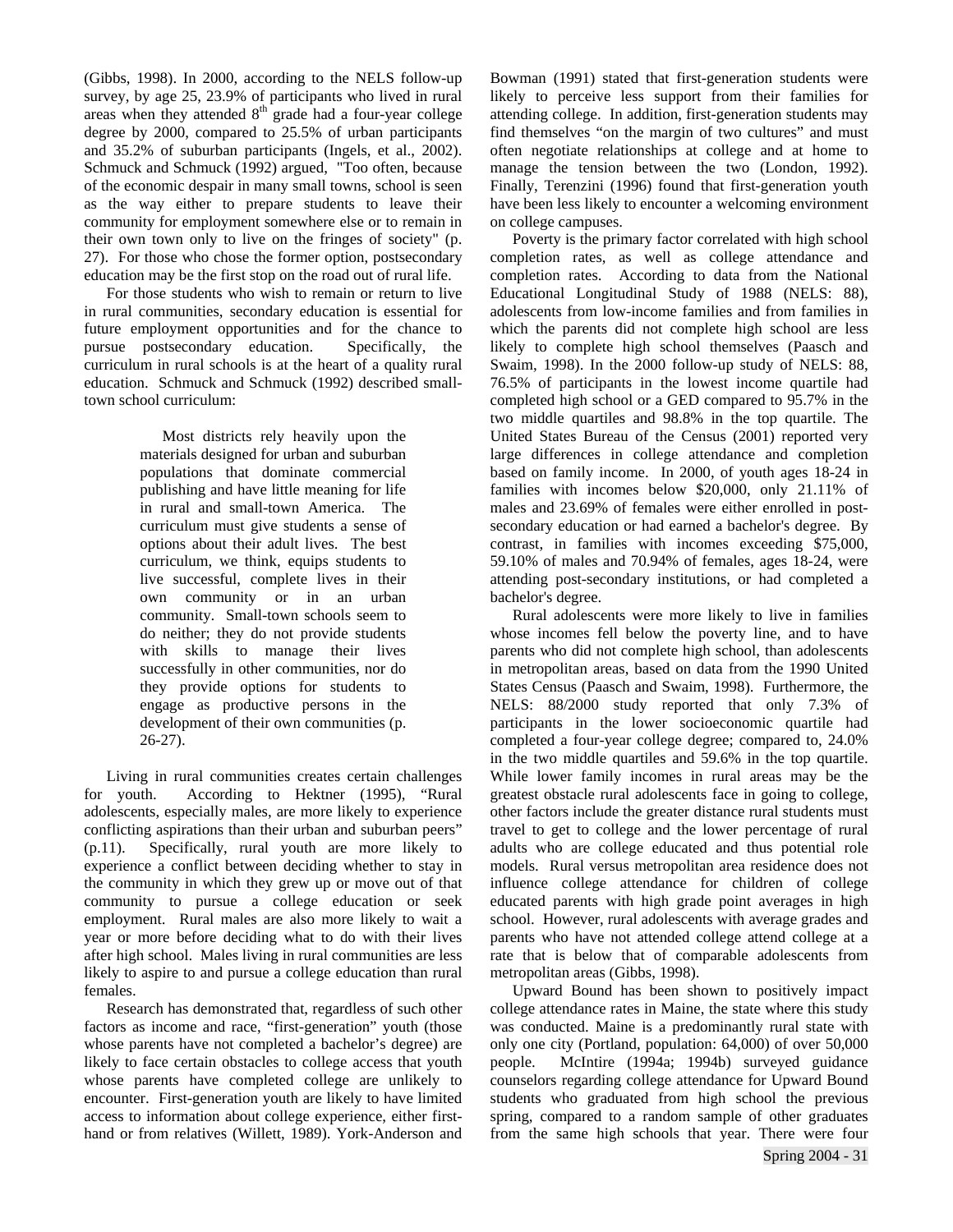Upward Bound sites in Maine, serving students from a total of 78 high schools, all of which participated in the study and almost all of which were located in rural areas. That fall, 75.5% of all Upward Bound graduates entered four-year colleges, and an additional 5.3% entered two-year colleges. For the Upward Bound site where this study was conducted, the four-year college attendance rate was 82.4%, and for two-year colleges was 5.9%. For the random sample of all other high school students (including some with middle to high incomes), the attendance rate at four-year colleges was 40.4%, and at two-year colleges, 15.1%. For the random sample's sub-group of low-income students whose parents had not completed a four-year college degree, the four-year college attendance rate was 25.2%, and at two-year colleges 14.8%. Thus, Upward Bound graduates were almost twice as likely as graduates in a random sample of their peers to attend four-year colleges, and three times as likely to attend four-year colleges as their peers from comparable family backgrounds (McIntire, 1994 a, 1994 b)

#### **Purpose of Study**

Given the demonstrated success of Upward Bound in Maine in preparing eligible rural high school students for college, the purpose of this study was to gain a better understanding of what the obstacles low-income rural youth face in preparing to attend college and how participation in an Upward Bound program helps students to overcome these obstacles. The Upward Bound program offers rural students an opportunity to overcome obstacles to a college education, allowing the dream of a lifetime for many rural youth to become a reality.

This article addresses four major research questions: (1) What are the obstacles to getting a college education? (2) What are the incentives to change; i.e., why go to college? (3) What is the Upward Bound program doing to promote the change; i.e., what are the benefits of the program? and (4) How successful is the Upward Bound program in supporting students?

Surprisingly, considering that Upward Bound has been in existence for 37 years and has served many thousands of students, there is limited research available on Upward Bound. The United States Department of Education has funded two major program evaluations of Upward Bound. Most recently, the United States Department of Education contracted with Mathematica Policy Research Inc. to conduct the National Evaluation of Upward Bound, which began in 1992 and is still ongoing. For Phase I of the National Evaluation (1992-1997), Mathematica Policy Research Inc. gathered baseline data on a national sample of regular Upward Bound projects, students and target high schools. Phase II continues the research on the students who participated in Phase I as they advance through their college years, and has added an evaluation of the Regional Math/Science Centers.

Nowhere in the Mathematica Report is there information on rural youth specifically. The final report of Phase I indicated that program impact could be shown for some groups of students, but not for others. What Mathematica does report on is the following:

- 1. students with lower expectations benefited more than those with higher expectations,
- 2. low-income/first-generation students showed larger impacts than those who qualified only for the program as first-generation students, and
- 3. poorer performing students benefited more than better performing students (Myers & Schirm, 1999).

We believe the Mathematica Report does not help educational leaders to understand rural youth in general and the major obstacles they face in preparing to go to college specifically. Rural leaders ought to understand the specific barriers low-income rural youth face and how to overcome them, so rural students may have the opportunity to pursue and complete a college education.

#### **Methodology**

The data for this research study were collected via surveys and interviews of students, guidance counselors, and parents or guardians of students. The surveys and interviews explored issues related to recruitment and retention as well as program impacts of the Upward Bound program at the University of Maine. We used the ecology of human development model (Bronfenbrenner, 1979, 1993) as a guide in developing our research questions and data collection instruments. Survey data were analyzed using descriptive statistics.

This study has three data collection phases. The first phase involved Upward Bound students participating in the summer program during the months of July and August 1999. A survey was administered to all students who consented to do so and who had parental permission (for the large majority who were under the age of 18). Fifty-three (39 females and 14 males) of ninety-nine students in the regular program (53.5%) completed and returned the survey. Nine randomly selected students were interviewed in person, either individually or in small focus groups of two to three students. These students had just completed their sophomore, junior, or senior years of high school. The surveys were administered in the third week and interviews were conducted in the fourth and fifth weeks of the summer program.

The second phase of the study was completed in the fall 2000. Surveys were hand-delivered by Upward Bound staff to the guidance counselors at the student's participating high schools, and all fourteen were returned to the principal investigator. In addition, seven guidance counselors agreed to be interviewed by telephone, and two agreed to an inperson interview.

The third and final phase of the study was completed in the fall of 2001 with the parents and/or guardians of regular Upward Bound students in the 2001 summer program. Thirty-seven (37) surveys (37% response rate) were returned from parents of regular Upward Bound students, of whom 27 were female students and 10 were male students. Additionally, interviews were conducted with 15 parents of regular Upward Bound students (9 female students and 6 male students).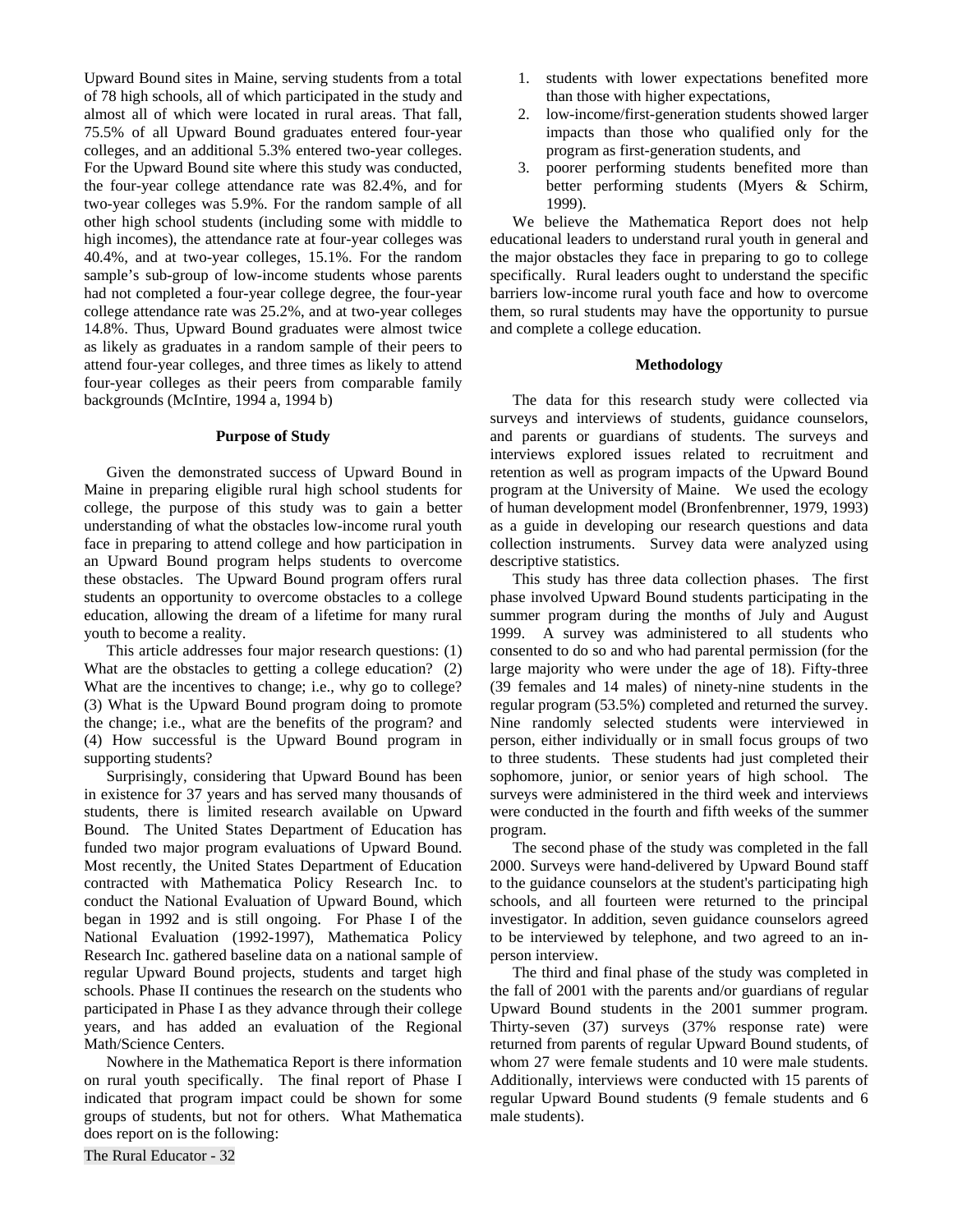#### **Data Sources**

The data for this paper are from a single-site study of the regular ("Classic") Upward Bound program at a public university in a rural northeastern state. This university offers both the regular Upward Bound program and an Upward Bound Regional Math/Science Center. The regular program has served students from small, rural high schools in a four-county area since the 1960's. Currently, the regular program serves about 120 students from 14 high schools, five of which have fewer than 300 students, while eight have 300-750 students, and only one of which has over 750 students (and serves eight rural towns). The mean enrollment at these high schools is 350 students. The target high schools were deliberately chosen based on their high percentages of eligible students, and their distances from any urban center. These high schools are 20-80 miles from the small city that serves as the commercial center of the region, as well as from the adjacent town, which is home to the university and its outreach services for public schools. At this institution, about 92% of the regular Upward Bound students are white, 8% are minorities, and about 68% of the students are females.

The Regional Math/Science Center at this university serves about 50 students from several states. While about half of the Math/Science students are from rural high schools, the other half are from cities, and all of these urban students are members of ethnic minorities (Black, Asian or Latino). Two-thirds of the Math/science students are female. Nationally, almost three-fifths (3/5) of all Upward Bound students are African-American, while one-fifth (1/5) of the students are white and one-eighth (1/8) of the students are Latino. About 60% of participants nationally are females (Moore, et al. 1997).

The regular Upward Bound program at this site requires students to participate in an intensive six-week summer program held on campus, as well as in bi-weekly activities at their respective high schools during the academic year. During the summer, the regular Upward Bound students engage in three intensive 75-minute classes each weekday morning and have a paid part-time job each weekday afternoon, usually off campus. The day program for Math/Science students is separate and different. However, regular Upward Bound students participate with students in the site's Regional Math/Science Center in evening activities, including study hall, career development, sports, and other recreational activities. Students in the regular program and in Math/Science live and dine together in a residence hall and dining commons on the university campus. For six weeks, the Upward Bound student learns what it is like to be a college student on a college campus acquiring academic and social skills necessary for college life.

During the school year, Upward Bound counselors from the university meet with regular Upward Bound students and their high school guidance counselors twice a month to provide academic support, which may include tutoring, stress management and career counseling on an as-needed basis. In addition, the Upward Bound staff coordinates college visits for seniors and twice-yearly reunions on campus. The staff also provides assistance with completing the necessary forms such as admission and financial aid applications, which are at no cost the student, since all fees are paid for by the Upward Bound program.

#### **Research Findings**

#### *Obstacles rural youth face in preparing for college*

There are two primary obstacles that low-income rural students face in preparing for college, as reported by students and guidance counselors: financial and social. The costs of pursuing an opportunity like Upward Bound are high for any student who has the chance for lucrative summer employment in his or her home community. Both students and guidance counselors indicated that some students do not apply to the Upward Bound program because they have the opportunity to earn more money while at home. From the surveys, 52.9% of guidance counselors indicated that eligible female students do not apply because they can earn more money at home; 76.5% of guidance counselors reported that males do not apply for the same reason. Interviews with guidance counselors revealed that although the Upward Bound student has a part-time job in the afternoon for six weeks while they are on campus, many of these students could earn more money, working longer hours, if they decided not to participate in the program. Furthermore, 26.4% of participating Upward Bound students indicated that one of their reservations about applying for Upward Bound was that they could earn more money if they stayed home*.* 

This study found that this was especially true for males who live in coastal communities. In interviews, high school guidance counselors reported that males who reside in coastal communities might not enroll in the program because many have the opportunity to work on lobster boats, where they may earn up to \$20,000 during a summer. For some students from low-income families, this summer work opportunity may be quite difficult to pass up. Males who reside in these communities typically hold these jobs. Females in these communities are typically employed in wait staff positions in restaurants or childcare jobs that pay less.

The second major obstacle to preparing for college by participating in Upward Bound is social. Over 45% of guidance counselors indicated that being away from home, family, friends and significant others was a concern for both males and females. Students, both males and females, stated that the length of the summer program was something that made them reluctant to apply. Leaving their families and significant others behind was much more of an issue for females than for males. The guidance counselors believe that some of the students who decided not to apply to the program did so because they fear the unfamiliar surroundings of a large university. They have decided that they would rather maintain relationships with friends, significant others, family members, and others who are not involved in the program. Some students felt the social pressure from family and friends to drop out of the Upward Bound program before completion. During the interviews,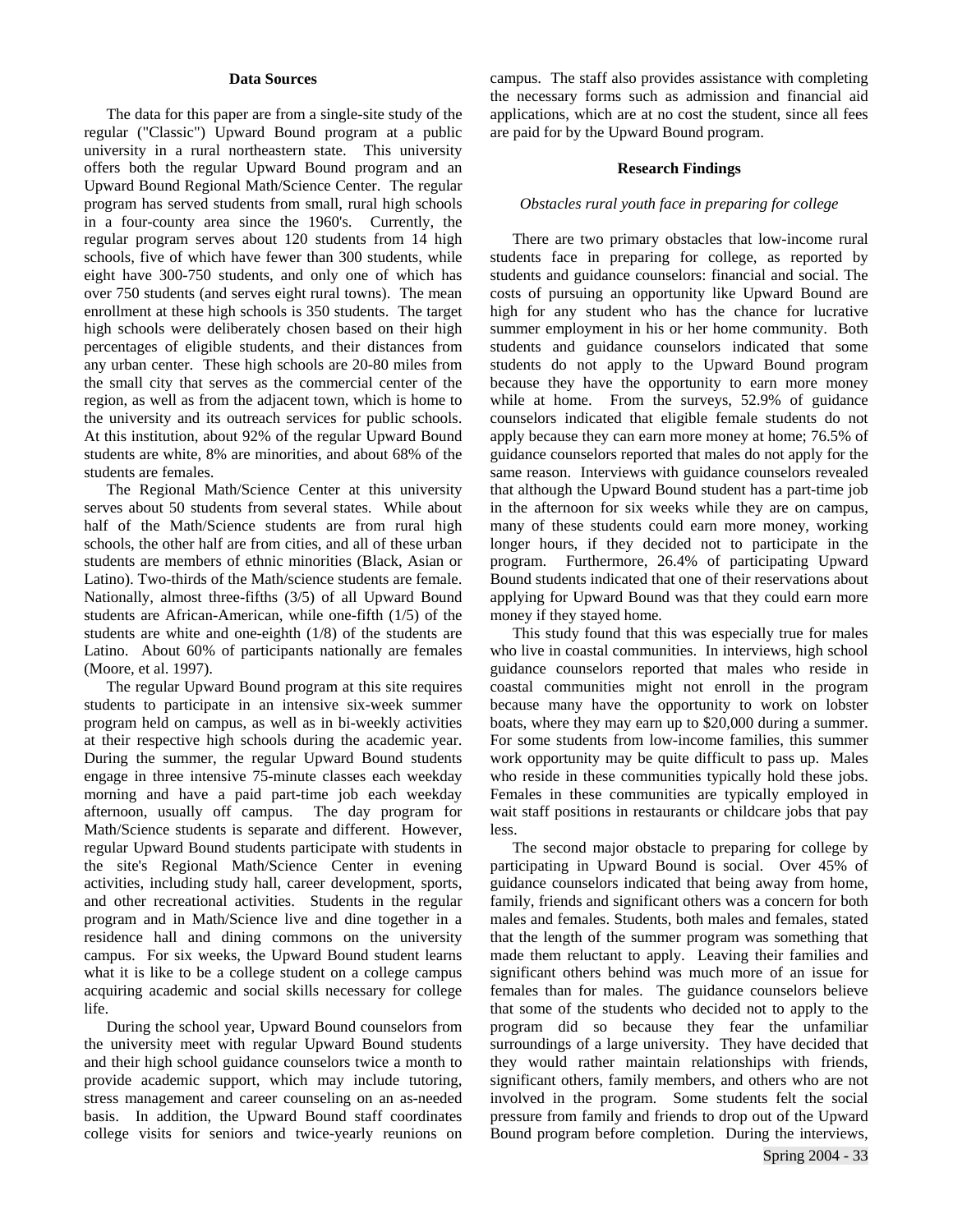some students indicated that the idea of being away for six weeks (even with most weekends back home) was terrifying, especially if the student had never been away from his or her small rural community. Parents echoed similar reasons: being away from family (54.1%) and being too far from home (24.3%) as concerns for their children in applying to the Upward Bound program.

#### *Incentives to attend college*

Students and their parents considered applying for the Upward Bound program for several reasons. These incentives can be classified into three categories: academic, financial, and social. The majority of the Upward Bound students (90.6%) indicated that they decided to apply for the Upward Bound program because the program had prepared them for getting into college. In addition, 71.7% of the students surveyed responded that the program would help them improve their high school grades. About two-thirds (66.0%) of the Upward Bound students surveyed felt that the program helped them explore career opportunities, and the same proportion reported that they liked being on a college campus. Guidance counselors perceived academic reasons as the primary motivation for entering Upward Bound. When asked why students apply to Upward Bound, 100% of the guidance counselors said getting into college was a common reason for males, and 82.4% gave the same reason for females. In addition, 76.5% cited improving high school grades as a reason for males, while 64.7% gave that reason for females. Moreover, 64.7% cited being on a college campus as a reason for both males and females. When we asked why their child should apply to Upward Bound, parents also pointed to academic reasons: helped them get into college (97.3%), gave them an opportunity to explore careers (64.9%), improved high school grades (56.8%), and spent time on a college campus (40.5%).

The second major incentive that directly influenced who applied to the program was financial. Results of this study showed that 83.0% of the students indicated that having a summer job and money was a reason they decided to apply to the program; whereas, 66.0% wanted to gain work experience. Interestingly, financial reasons were cited less frequently by guidance counselors, with only 29.4% citing having a job and earning money as a motivation for males, and only 23.5% giving the same reason for females. Guidance counselors also less frequently cited work experience, at 35.3% for males and 17.6% for females. The majority of the parents (62.2%) in this study stated their sons and daughters gained work and research experience; whereas, 29.7% felt that their children should have a summer job and earn money as a main reason for applying to the program.

The Rural Educator - 34 The third major incentive to participate in the program was for social reasons, which were also cited more frequently by students than by their guidance counselors. Examples of social reasons included: met people of other racial/ethnic groups, enjoyed meeting other students on campus, and knew someone who would be there on campus. These specific reasons were cited by female students in the range of 41.0% to 69.2%, and by males in the range of

14.2% to 42.9%. Guidance counselors cited these reasons at 23.5 to 29.4% for males, and 23.5% to 41.2% for females. Parents cited these identical reasons in the range of 8.1% to 32.4%.

# *How Upward Bound program benefits low-income rural students*

Once students enrolled in the program, they began to directly experience how the Upward Bound program benefited them. These students perceived that they benefited academically, financially, and socially. The three major academic reasons rural students liked the program were the following: helped him/her get into college (94.3%), improved his/her high school grades (75.4%), and he/she liked being on a college campus (73.5%). The parents also reported similar findings. Eighty-six percent (86%) of them felt that the help getting into college was the advantage for their son or daughter to return and participate in Upward Bound for at least another summer.

Virtually all of the regular Upward Bound program students (90.5%) indicated that the Upward Bound program provided them with summer employment and income. The majority of high school guidance counselors reported that rural students in the program anticipate the summer income they would make while in the program. Parents, on the other hand, were not as concerned as were students in the program with regard to financial gains of participating in Upward Bound. Only 41.7% of the parents in this study stated that summer income and employment was a real issue for their son or daughter.

Another influential aspect of the Upward Bound program in promoting the change in rural students was social. Students indicated that they liked meeting people who are unlike them (86.7%), liked meeting other students (84.8%), believed that the Upward Bound staff are supportive (75.5%), and knew someone who would be there (73.6%). Most high school guidance counselors believed that once these young students got to know other students on the university campus, they began to develop deep friendships and wanted to return to the program because of the strong peer connections they had formed while attending the program. Many parents in this study felt that Upward Bound had a positive affect on their children, which added to their social development. They indicated that their son or daughter had made more friends while in the program; which in turn, made them better prepared for college socially.

## *How Upward Bound supported students*

Upward Bound in Maine is highly successful at getting student to attend college, as described above (McIntire, 1994a, 1994b). In addition, at the site where this study was conducted, the program's retention rate (students admitted to the program remaining active in the program through the end of high school) is significantly higher than the nationwide Upward Bound retention rate reported by Mathematica Policy Research, Inc. Approximately 84.0% of sophomores recruited and admitted into the regular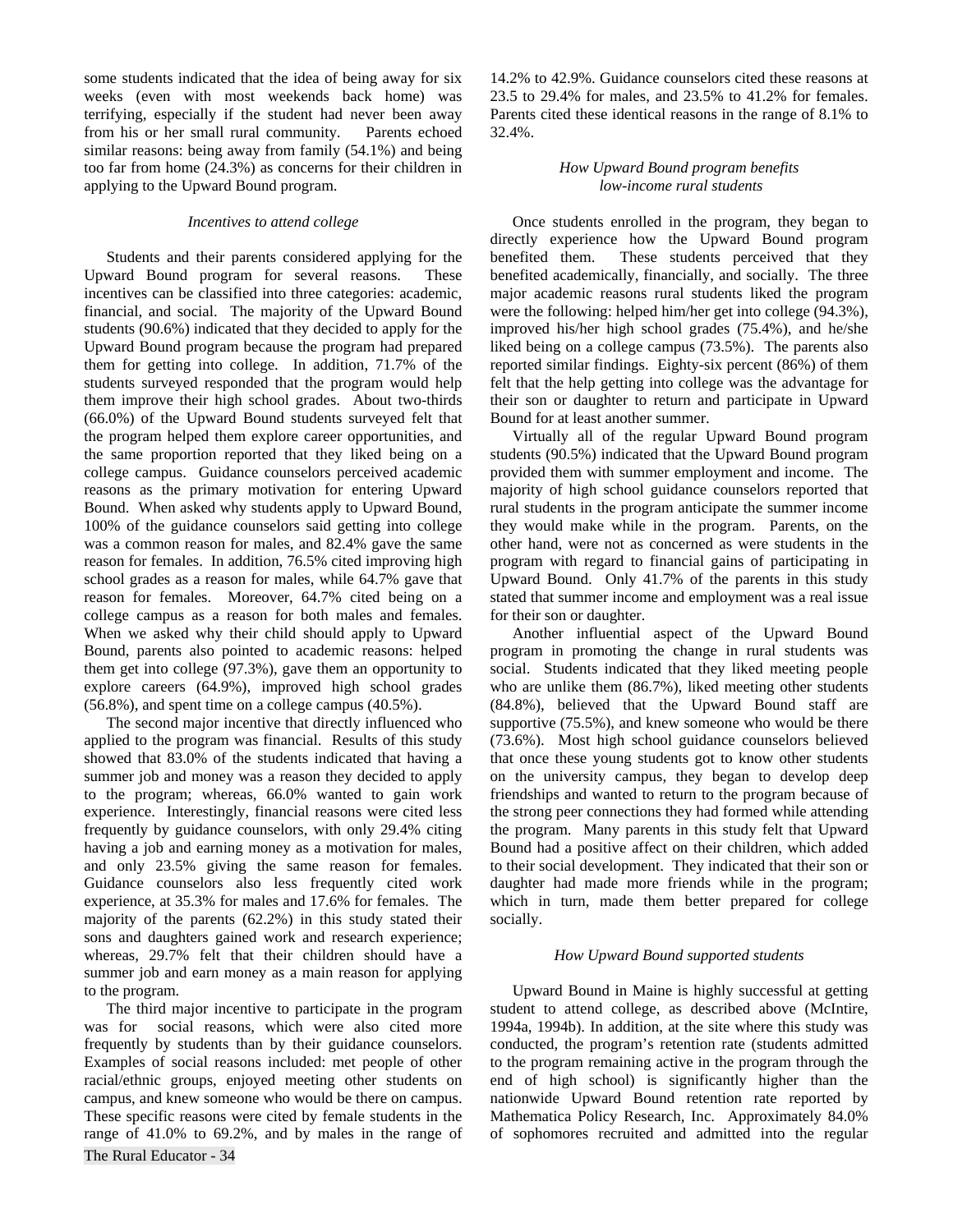Upward Bound program at the study site in 1998-1999 remained in the program through high school graduation. In contrast, Mathematica Policy Research, Inc. reported retention in regular Upward Bound projects of no more than 45% (Myers & Schirm, 1999).

We asked the students: "Overall, do you feel Upward Bound has lived up to your expectations?" We found 40.0% said, "yes" to this question; whereas, 58.0% stated they felt "somewhat" satisfied with the program. Only one student (2.0%) out of 53 students felt dissatisfied with the program. Overall, the majority of the students felt either satisfied or somewhat satisfied with the Upward Bound program at this university. Interestingly, 63.0% of the students who had one year of program eligibility remaining stated they planned to return to Upward Bound the following summer. Thirty-one percent (31.0%) of the students were undecided and only 6.0% said they would not return to participate in the program.

## **Implications for Practice**

Clearly, there are special problems with getting lowincome, first-generation rural youth into college. The Upward Bound Program benefits low-income rural students through (a) improvements in academics, (b) higher goals and aspirations, (c) increased access to information about potential careers, colleges/universities and the financial aid process, and (d) increased self-esteem, confidence, and maturation. Based on this study and its research findings, seven recommendations for rural Upward Bound programs and high schools serving rural Upward Bound-eligible students seem justified.

*1. The Upward Bound program must target the areas of greatest need.* Upward Bound projects across the country must make special efforts to serve students in isolated and depressed rural areas, where the chances of entering and completing college are reduced by high rates of poverty, distance to the nearest college, lack of role models, and other factors. Upward Bound staff and other professionals who work with rural youth need to take responsibility for addressing the obstacles that exist in rural communities. Eligible students in such areas are the most likely to benefit from Upward Bound and similar services.

*2. Upward Bound projects, as well as participating high schools, must be attentive to the economic development opportunities in rural areas*, and must encourage students in rural communities to pursue higher educational opportunities that will prepare them to work in and contribute to the communities in which they live. For instance, a globally competitive market for paper products and the declining fish stocks are forcing rural people, including the youth, in north woods and coastal communities to seek employment elsewhere. Thus, the first step in addressing the issue of economic development opportunities in any rural community is to recognize the local obstacles in one's own neighborhood. If a rural youth decides to remain

in his or her community, he or she will need to be prepared for the future. The curriculum of both Upward Bound projects and rural high schools ought to include content that is appropriate in preparing them for future local rural employment opportunities. It is imperative that rural school leaders find ways to improve the small town rural curriculum to build upon those skills needed to work in rural communities. High school teachers and guidance counselors can be instrumental in that task by counseling students to take appropriate academic and vocational course work and, as a result, students could utilize their newly learned skills to benefit themselves and the communities in which they reside.

*3. The opportunity costs of participating in Upward Bound are high* **for any students** who have opportunities for summer employment in their home communities during their high school years. The shortterm goals should not only be rewarding financially but also personally. Career exploration and exposure to work experience could be made available through various means: a paid vocational technical career preparation program; local businesses providing paid internships; or federally-funded programs that allow students to work in local rural businesses. The longterm goals must include teachers and counselors encouraging students to accept such a cost: preparing to enter and succeed in college, obtaining a higher financial reward; i.e., getting a good paying job, and acquiring non-monetary related satisfaction, such as high self-esteem for accomplishing a personal and academic goal.

*4. Campus tours for prospective Upward Bound students could increase students' comfort level* with the idea of spending summer on campus, and would thereby diminish the anxiety level about attending college. High schools must provide rural students with a variety of exposures to colleges and universities regardless of whether an Upward Bound program exists in their rural town. High schools must also provide students with the resources to learn more about postsecondary educational opportunities.

*5. Caring teachers, guidance counselors and rural school and community leaders play a crucial role in helping students to overcome the obstacles* they may face in preparing for college. Teachers and guidance counselors should have current understanding, preferably first-hand experience, about colleges and universities. Anything that promotes guidance counselors', teachers', and rural leaders' understanding of the Upward Bound program and/or other similar programs would be particularly beneficial to lowincome rural students. By providing the right kind of direction, these students can become competent, successful young adults with high self-esteem and hope for the future.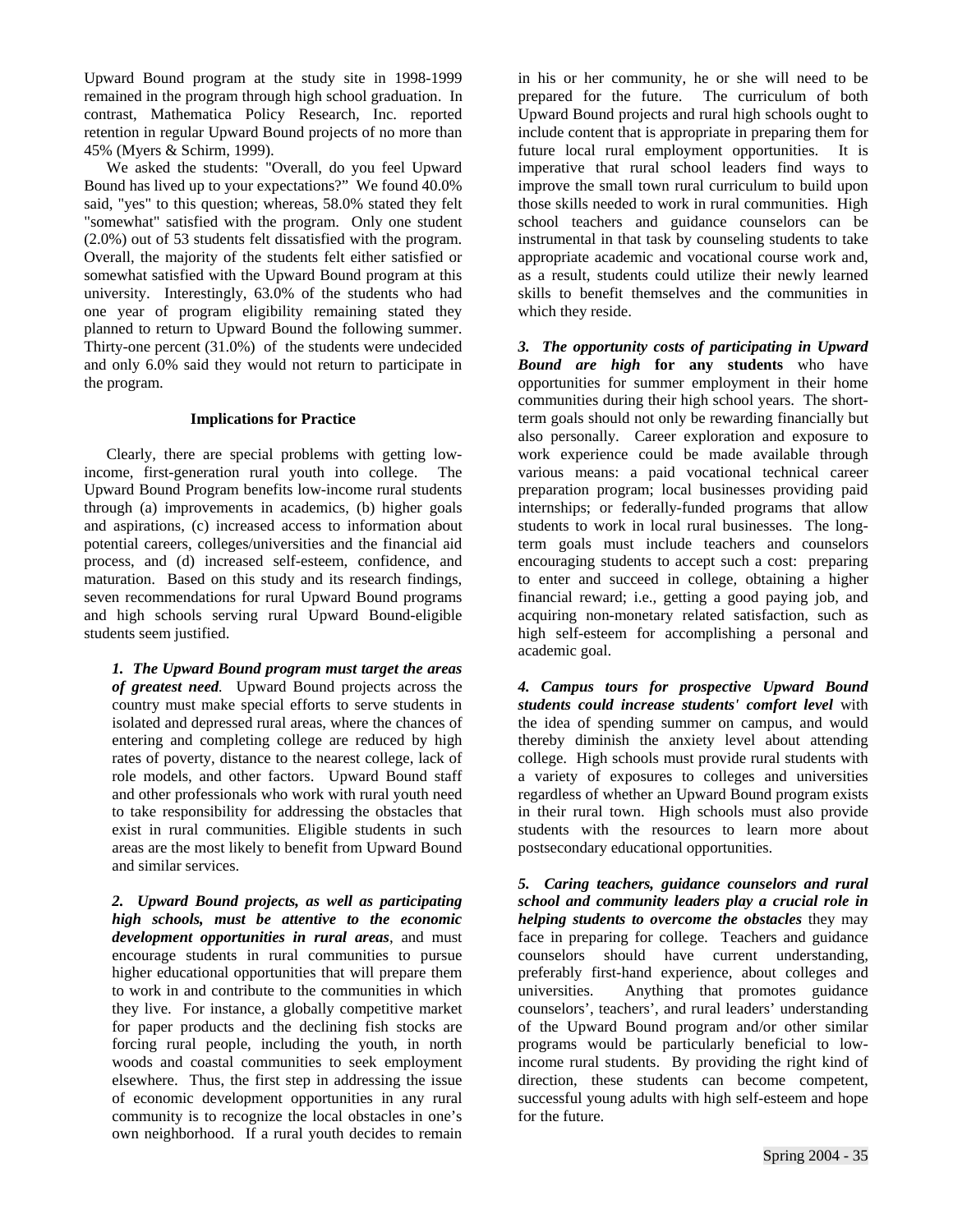*6. The social costs of participating in the Upward Bound program are also vital to rural students and communities.* The strong social connections that are usually found in rural communities matter a great deal to students, teachers, and parents. In addition, the Upward Bound and high school staff should work in concert with low-income students to establish a personal relationship in helping the students' triumph over the obstacles they may find difficult to deal with at this critical juncture in their lives.

*7. Because of funding limitations, many rural Upward Bound-eligible students are not served by Upward Bound* sites. To the extent that high schools could learn what Upward Bound does, and provide similar services, perhaps with support from their local communities, their states, and/or the federal government, more students could and should be served. In addition, many other students who do not meet the eligibility criteria certainly could benefit from such services as well. Additional federal funding and/or state funding for Upward Bound or equivalent services would benefit countless rural students.

#### **Conclusion**

Despite obstacles to college access related to personal and family income, family educational background, place of residence and other issues, high school students in the federally-funded Upward Bound programs in rural Maine have gone on to college in far greater numbers than similarly situated peers. The success of Upward Bound programs in Maine in preparing students for college can be attributed to several aspects of the programs, which could be replicated elsewhere. Furthermore, at least some aspects of the Upward Bound program could be adopted by high schools with the support of their communities and states, with or without federal support.

### **References**

- Bronfenbrenner, U. (1979). *The ecology of human development: Experiments by nature and design*. Cambridge, MA: Harvard University Press.
- Bronfenbrenner, U. (1993). The ecology of cognitive development: Research models and fugitive findings. In Wozniak, R.H. & Fischer, K.W., (Eds.), *Development in context: Acting and thinking in specific environments* (pp.3-44). Hillsdale, NJ: Lawrence Erlbaum Associates.
- Council for Opportunity in Education (2004, April 1). What is TRIO? Retrieved April 1, 2004 at http://www.coenet.us/abouttrio.html
- Gibbs, R. M. (1998). College completion and return migration among rural youth. In Gibbs, R.M., Swaim, P. & Teixeira, R. (Eds.), *Rural Education and Training in the New Economy: The myths of the Rural skills gap*. (pp. 61-80). Ames, IA: Iowa State University Press.
- Herzog, M J. R. & Pittman, R. (1999). The Nature of rural schools: Trends, perception and values. In Chalker, D.

M. (Ed.), *Leadership for Rural Schools: Lessons for all educators*. (pp. 11-23). Lancaster, PA: Technomic Publishing Company.

- Ingels, S. J., Curtin, T.R., Kaufmann, P., Alt, M. N., and Chen, X. (2002). *Coming of Age In the 1990's: The Eighth-Grade Class of 1988 12 Years Later*. (NCES 2002-321). Washington, DC: U.S. Department of Education, National Center for Education Statistics. Retrieved March 31, 2004 at http://nces.ed.gov/pubsearch/Pubsinfo.asp?pubid=20023 21.
- London, H. (1992). Transformations: Cultural challenges faced by first-generation students. In Zwerling, L., and London H., (Eds.) *First-Generation Students: Confronting the Cultural Issues. (New Directions for Community Colleges) 80*, Winter. San Francisco: Jossey-Bass.
- McIntire, W. (1994a, Dec. 12). *The immediate vocational and academic choices of Maine's 1994 high school graduates*. Orono, ME: University of Maine College of Education
- McIntire, W. (1994b, Dec. 12). *Maine's 1994 high school graduates and Upward Bound participants: A six-month follow-up*. Orono, ME: University of Maine College of Education.
- Moore, M.T., Fasciano, N.J., Jacobson, J.E., Myers, D. & Waldman, Z. (1997, May). The National Evaluation of Upward Bound. A 1990's view of Upward Bound: Programs offered, students served and operational issues. Background reports: Grantee survey report, Target school report. Washington, DC: Mathematica Policy Research, Inc. (ERIC Document Reproduction Service No. ED 414850).
- Myers, D. E. & Schirm, A. L. (1999, April). The impacts of Upward Bound: Final report for Phase I of the national evaluation. Washington, DC: Mathematica Policy Research, Inc.
- Paasch, K. M. and Swaim, P. L. (1998) Rural high school completion. In Gibbs, R. M., Swaim, P. L., & Teixeira, R. (Eds.), *Rural education and training in the new economy: The myths of the rural skills gap*. (pp. 41-59). Ames, IA: Iowa State University Press.
- Schmuck, R. A. & Schmuck P.A. (1992). *Small districts big problems: Making school everybody's house*. Newbury Park, CA: Corwin Press, Inc.
- Terenzini, P., et. al. (1996), First-generation college students: Characteristics, experiences, and cognitive Development. *Research in Higher Education*, 37(1).
- U.S. Bureau of the Census (2001, June 1). Table 14: enrollment Status of Dependent Primary Family Members 18 to 24 Years Old, by Family Income, Level of Enrollment Type of School, Attendance Status, Sex, Race and Hispanic Origin: October 2000. Retrieved March 31, 2004 at

http://www.census.gov/population/socdemo/school/ppl-148/tab14.txt

 U.S. Department of Education (n.d.). Trio/Upward Bound Program. Retrieved March 31, 2004 at http://www.ed.gov/programs/trioupbound/index.html